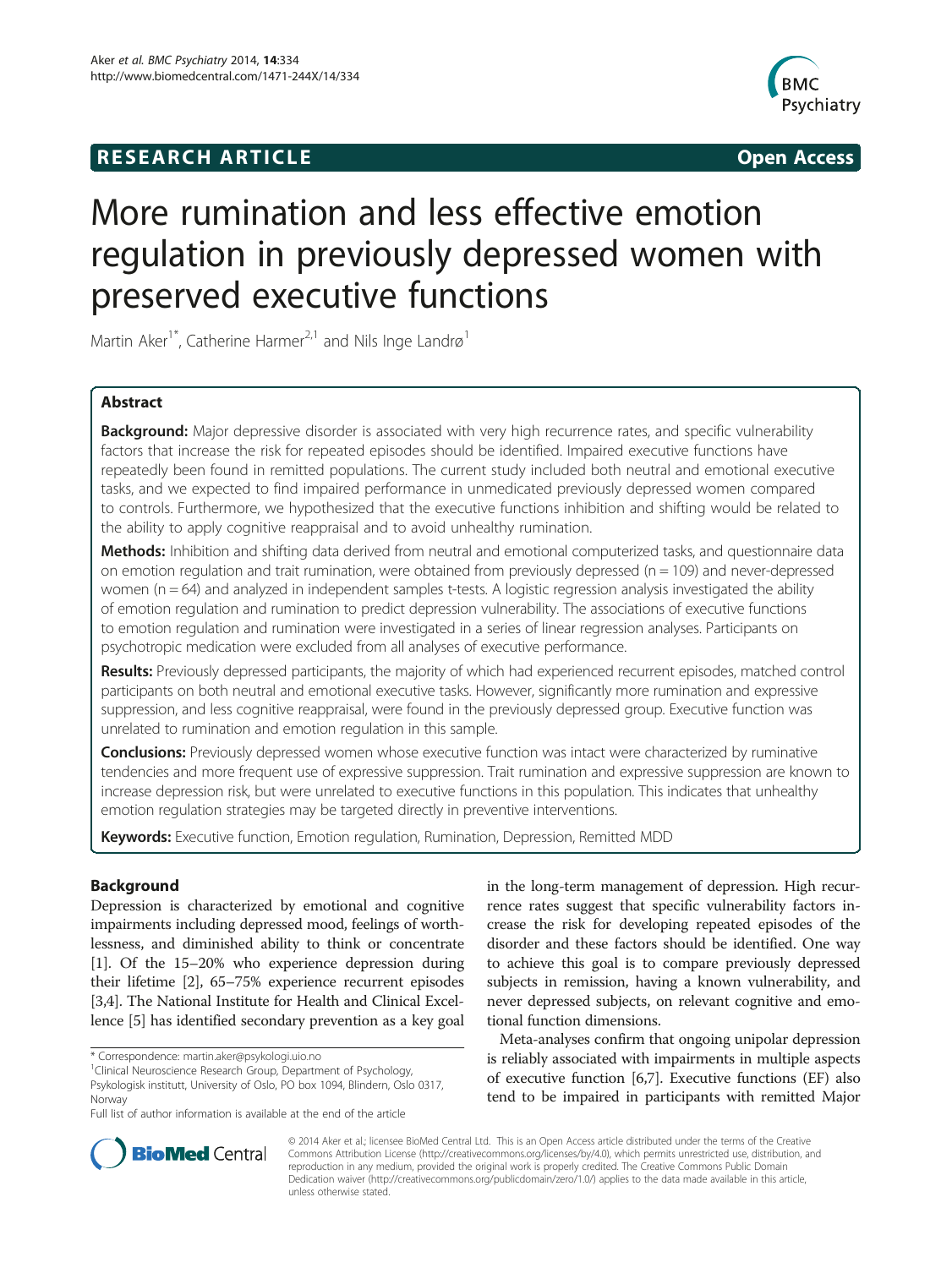Depressive Disorder (MDD), and the largest impairments are found in inhibitory control [\[8,9\]](#page-8-0).

Emotional (or "hot") cognition is also affected in depression. In particular, biased attention and perception of negative stimuli in dysphoric and clinically depressed individuals has been reported [\[10-12\]](#page-8-0). Importantly, biased attention to negative information has been found in both currently depressed and remitted participants [[13](#page-8-0),[14](#page-8-0)].

Variations in the use of emotion regulation strategies like cognitive reappraisal, expressive suppression, and rumination play an important role in depression [\[12,15,16](#page-8-0)]. Individuals who have experienced depression in the past have been found to employ dysfunctional strategies more frequently (i.e. rumination, catastrophizing), and employ functional strategies less frequently (i.e. putting into perspective) [\[17](#page-8-0)]. However, negative findings have also been reported [\[15,18\]](#page-8-0).

Compared to men, women have nearly twice the lifetime prevalence of depression [\[19](#page-8-0)]. Women tend to ruminate more, and the gender difference in rumination precedes the gender difference in depression, indicating that rumination may contribute to the sex difference in depression [\[20,21\]](#page-8-0). In rumination studies both trait and experimentally induced rumination are associated with impaired inhibition and switching in depressed individuals [[15,22-25\]](#page-8-0).

It has been reported that depressed patients show a specific failure to inhibit negative information, whereas formerly depressed individuals exhibited impaired inhibition of negative as well as positive information [[26\]](#page-8-0). In another study, executive control functions with emotionally valenced material, and clinical phenomena like emotion regulation and rumination, were investigated in a sample of previously depressed subjects compared to never depressed individuals [\[15\]](#page-8-0). In that study a substantial proportion of participants in the clinical groups were taking medications. This is a compromising factor because antidepressant medication influences emotional processing and reduces the negative bias associated with depression [[27\]](#page-9-0). The two aforementioned studies [[15](#page-8-0),[26](#page-8-0)] used a negative affective priming task to assess inhibition, but negative priming is a controversial paradigm which has been criticized for low reliability [[28\]](#page-9-0). It is weakly related to latent inhibition factors derived from other inhibition tasks, and researchers have questioned whether negative priming reflects active suppression of distracting information [[29,30\]](#page-9-0). It is also a paradox that objectively better performance (faster reaction time to a probe) is interpreted as poorer inhibition, even though faster termination of the inhibitory effect would cause the same result. It was necessary to supplement the findings from J Joormann and IH Gotlib [\[15\]](#page-8-0) and E Goeleven, R De Raedt, S Baert and EH Koster [[26](#page-8-0)] with an investigation based on other measures of inhibition.

The aim of the current study was to investigate emotion regulation and executive control functions in unmedicated previously depressed and control participants. Inhibition was measured with the traditional Stroop paradigm and a modified version of the Stop-Signal task. Secondly, we also investigated the proposition that executive control in general, and in the processing of emotional material in particular, is related to depressive rumination and the emotion regulation strategy of cognitive reappraisal.

# Methods

#### Ethics statement

The project was approved by the Norwegian Regional Committee for Medical and Health Research Ethics (REC South East D, 2011/2593/REK) and conducted in accordance with the Helsinki Declaration. All participants received both written and spoken information about the project, ethical and legal obligations of the researchers, and the rights of voluntary participants. Test administrators ensured that each participant had understood the information before informed consent was obtained by signature.

# Participant inclusion

We included female participants because, compared to men, women have nearly twice the lifetime prevalence of depression [\[19](#page-8-0)]. Two strategies were used for recruitment. Advertisements in local newspapers and online social media were used to recruit participants, with or without a history of depression, from the general local community. To ensure a sufficient number of participants with a history of depression, people discharged from a public mental health outpatient clinic were contacted and invited to participate. This outpatient clinic offers short-term treatment to patients that have a job and are at risk of long-term disability due to depression or anxiety. Inclusion criteria were female, age 18–65, no known neurological disorder, no history of severe head trauma, and good Norwegian language skills. Exclusion criteria were alcohol or drug abuse, current or previous manic episode or other psychotic disorder, current hypomanic episode, current depression.

# Clinical assessment and questionnaires Diagnostic assessment

Diagnostic interviews were performed based on the MINI International Neuropsychiatric Interview 6.0. Some modules were omitted to reduce total time consumption and strain on the participants. The following modules were administered: major depressive episode, manic and hypomanic episodes, panic disorder, agoraphobia, social phobia, obsessive-compulsive disorder, posttraumatic stress disorder, psychotic disorders, anorexia, bulimia, and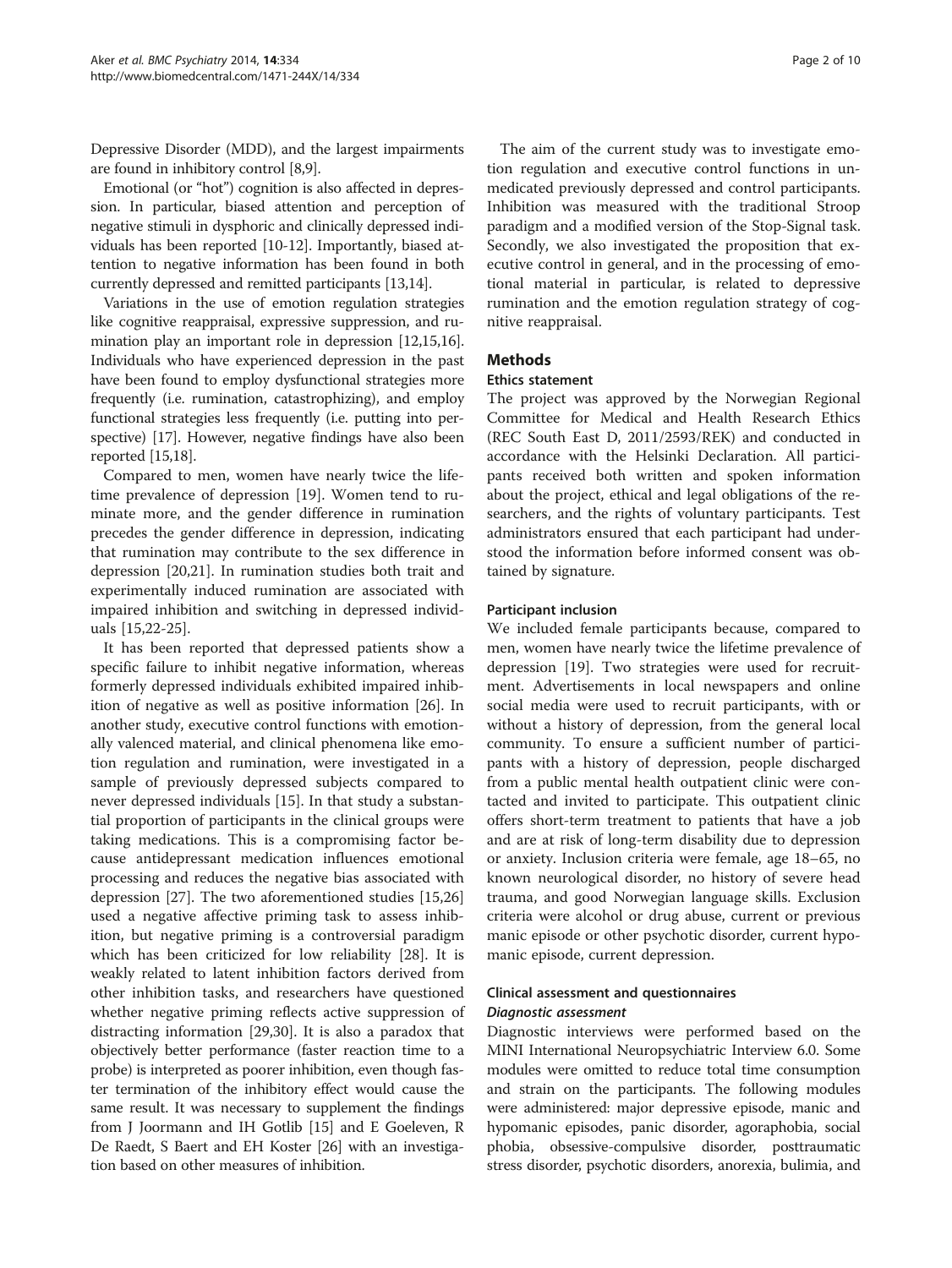generalized anxiety disorder. All interviewers had received formal training in diagnostic assessment. With the exception of one case in which the participant declined, all interviews were audiotaped. The audiotaping allowed reviewing when the interviewer experienced any uncertainty about diagnostic decisions. Upon any uncertainty each interview was reviewed by author MA. After all inclusions were finalized, twenty-one cases which were still associated with some doubt were reviewed by a highly experienced clinical psychologist and researcher who was otherwise uninvolved with the project, and final diagnostic decisions were made by MA based on the expert recommendations.

#### Current symptoms

Symptom levels of depression and anxiety were measured using the Beck Depression Inventory II [\[31](#page-9-0)] and the Beck Anxiety Inventory [\[32](#page-9-0)].

# Alcohol and drug use

Norwegian versions of the Alcohol Use Disorder Identification Test (AUDIT) [\[33](#page-9-0)] and Drug Use Disorder Identification Test (DUDIT) [[34\]](#page-9-0) were included to identify participants with alcohol or drug abuse. AUDIT and DUDIT are self-report forms consisting of 10 and 11 questions, respectively. Each question is accompanied by graded response alternatives and respondents are asked to check the alternatives that best represent their personal alcohol or drug habits and negative consequences of use.

#### Rumination

The Ruminative Responses Scale (RRS) is a 22 items selfreport assessment of tendency to depressively ruminate. It comprises a three-factor structure that differentiates neutrally valenced and coping-oriented contemplation (reflection, five items) from passive and unproductive focus on problems and unachieved goals (brooding, five items) and depressive symptoms that are similar to BDI items (depression, 12 items) [\[35](#page-9-0)]. Respondents were instructed to use a 4-point scale to rate how often they react according to the 22 statements when feeling down, sad or depressed.

#### Emotion regulation

The Emotion Regulation Questionnaire (ERQ) was developed by JJ Gross and OP John [[36](#page-9-0)]. It has ten items, each intended to measure one of the regulatory processes cognitive reappraisal or expressive suppression. Respondents were instructed to report how they control their emotions by responding to the ten statements on a 7-point scale, ranging from "strongly disagree" to "strongly agree". The ERQ has six items for reappraisal and four items for suppression, explicitly referring to the regulation of positive as well as negative emotions.

#### Cognitive measures

#### Non-emotional executive tasks

The Color-Word Interference Test (CWI) [[37\]](#page-9-0) is based on the procedure developed by J Stroop [[38\]](#page-9-0). The CWI has four conditions, of which the first two assess baseline processing speed of color naming and reading. The third condition, Inhibition, is the traditional Stroop paradigm where colors are printed in letters with a different color than the word names, creating interference when the respondent is asked to report the printed color. The fourth condition, Inhibition/switching, has similar noncongruent color words, and requires the respondents to switch between reading and color naming.

# The Emotional Picture Sorting Task (EPST)

The EPST was developed by authors MA and NIL [[39](#page-9-0)] and is based on the same task structure as the Wisconsin Card Sorting Test (WCST) [[40,41\]](#page-9-0). The WCST stimuli are comprised of cards depicting figures varying on three features: color, shape, and number. In the EPST, these stimuli have been changed to facial expressions with colored backgrounds, but the structure and procedure of this task was otherwise kept identical to the WCST. The total set of stimuli depicts four different individuals with four different emotional expressions for each individual. From the original WCST each *shape* was interchanged with one individual (i.e., triangle = individual 1, star = individual 2, cross = individual 3, circle = individual 4). Number on a WCST card was interchanged with facial expression (one = neutral expression, two = sad, three = happy, four = fearful). The colors red, green, yellow and blue were used as background colors in the pictures.

16 pictures, showing four adult female Caucasian individuals displaying four different expressions, were selected from the Karolinska Directed Emotional Faces database [[42](#page-9-0)]. Graphic adjustments were performed in Adobe Photoshop CS5 software. Pictures were cropped using a 250\*297 pixels frame. Eye level was kept center of the picture both horizontally and vertically. Brightness was increased, depending on the original picture, to make it appear similar for all pictures. Finally, background color was manipulated, producing four versions of each of the 16 pictures where the background color for each picture was red, green, yellow or blue. The final set of stimuli consists of 64 different pictures varying on the three dimensions color, person, and expression, and the set of 64 was used twice to allow a maximum of 128 trials. EPST was programmed in C++. See [\[39\]](#page-9-0) for a more detailed description of this task.

# Emotional Stop-Signal Task (ESST)

This task was based on the stop-signal paradigm of inhibitory control developed by GD Logan, WB Cowan and KA Davis [[43\]](#page-9-0). The SST is a choice reaction time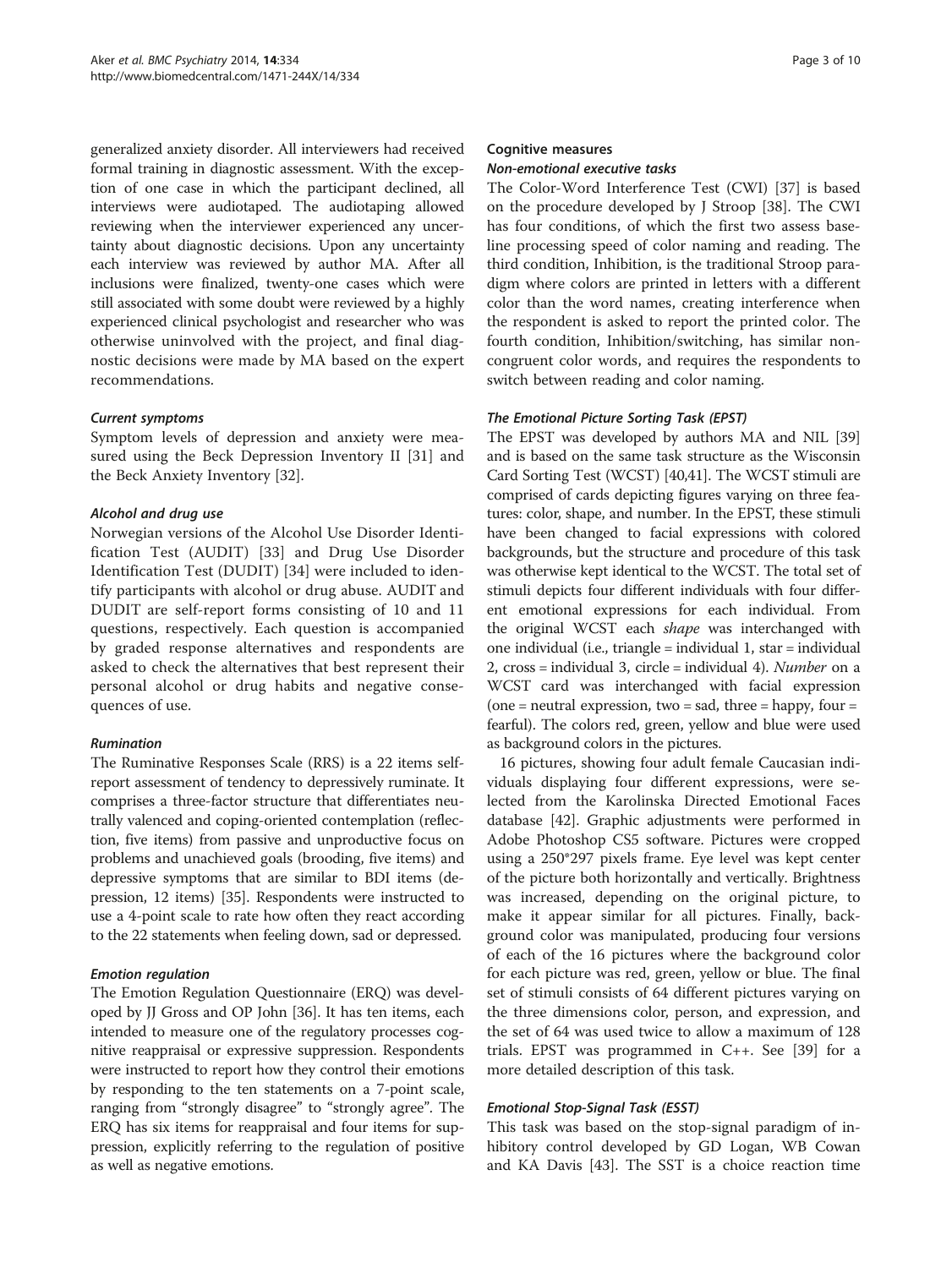task where the subject makes a motor response by pressing a button corresponding to the direction (right or left) of a visually presented arrow. On a subset of trials, an auditory signal requires inhibition of the predominant motor response. In this emotional version of the SST, a picture of a human face displaying either a neutral or an angry expression was presented for 500 ms immediately before the target stimulus (arrow pointing right or left) on all trials. The test was administered in a blocked procedure with two practice blocks  $(40 + 20 \text{ trials})$  and four test blocks. The test blocks had 40 trials each, of which 25% were stop trials. Two blocks included only neutral faces (N) and two blocks included only angry faces (A). The sequence of the test blocks were either N-A-N-A or A-N-A-N, randomized between participants. The stop signal delay started on 250 ms and was adjusted in a tracking procedure to converge each participant's performance on 50% successful stopping [\[44,45](#page-9-0)]. The main outcome variable was the Stop-Signal Reaction Time (SSRT) which is a time estimate of the inhibitory process. Separate SSRTs were calculated for neutral and angry blocks, based on the integration method [\[45\]](#page-9-0). Reaction time to go trials (GoRT) larger than 2.5 SD from mean for each participant were deleted before calculation of SSRT to reduce influence by extreme scores. GoRT and SSRT were found to be higher (i.e. slower) in angry compared to neutral blocks in a similar version of this task [[46](#page-9-0)].

# Intellectual functioning

The Wechsler Abbreviated Scale of Intelligence [[47](#page-9-0)] subscales Vocabulary and Matrix reasoning served as indicators of general cognitive functioning.

#### Procedure

In addition to the assessments described here, Verbal fluency and Digit span tests were administered, and participants provided cells for genetic sampling using buccal swabs. These data will not be presented in the current article. EPST and ESST were administered on a Dell Latitude D610 laptop computer with a 14.1" LCD screen using 1024 × 768 pixels at 32 bit color quality. External mouse and speakers were connected. All other tests were administered manually. After completion participants were compensated with an electronic debit card of 250 NOK (approximately  $\epsilon$ 30). Total duration of the testing session, including MINI interview and questionnaires, was 100–120 minutes.

#### Statistical analysis

All statistical analyses were performed in IBM SPSS 20. Two groups were defined a-priori based on the criterion history of depression following the research questions. Demographic and symptom characteristics, and all test outcome variables including executive functions and emotion regulation, were analyzed in independent samples

t-tests between previously depressed and never depressed participants. A logistic regression analysis was performed using the ERQ variables, cognitive reappraisal and expressive suppression, and two RRS factors, brooding and reflection, as predictors of depression. A series of linear regression analyses were performed using executive functions variables as predictors of emotion regulation and rumination.

# Results

#### Participant characteristics

201 women participated in the project. According to predefined exclusion criteria and based on information that was produced during the interview and testing session, data from 28 participants were excluded from all analyses due to the following reasons. Current or previous manic episode or other psychotic disorder (three participants), current hypomanic episode (two participants), current depression (17 participants). Three participants were excluded due to scores that were high and clearly deviant on AUDIT (one person, score 27) or on DUDIT (two persons, both scores 20). Three participants were excluded because their previous depressions were likely due to hormonal disturbances. These participants reported they had been formally diagnosed with hypothyreosis, they were untreated for hypothyreosis at the time of depression, and had not experienced depressive episodes while taking appropriate hormonal medication. Finally, data from 173 participants was available for analyses.

Twenty-nine currently present diagnoses, most of which were anxiety disorders, were registered in 24 of the remaining participants. These included agoraphobia (10), generalized anxiety disorder (7), bulimia (4), obsessive compulsive disorder (3), social phobia (2), posttraumatic stress disorder (2), and panic disorder (1). With one exception (posttraumatic stress disorder) all current diagnoses were found in previously depressed participants. Twenty-four participants reported using psychotropic medication, of which 18 used antidepressants (SSRI/SNRI), four used mood stabilizers, and two used other psychotropic medication (quetiapine, zopiclone). The participants using psychotropic medication were excluded from the analyses of executive function data because processing of emotional stimuli can be influenced by antidepressants [\[27\]](#page-9-0) and perseverative behavior can be influenced by manipulation of serotonergic signaling in prefrontal brain areas [\[48](#page-9-0)]. Posthoc analyses showed that these individuals did not perform significantly different from unmedicated participants.

# Between-groups comparisons: previously depressed vs. controls

#### Demographic and clinical characteristics

Descriptive information is presented in Table [1.](#page-4-0) Compared to the control group, the previously depressed participants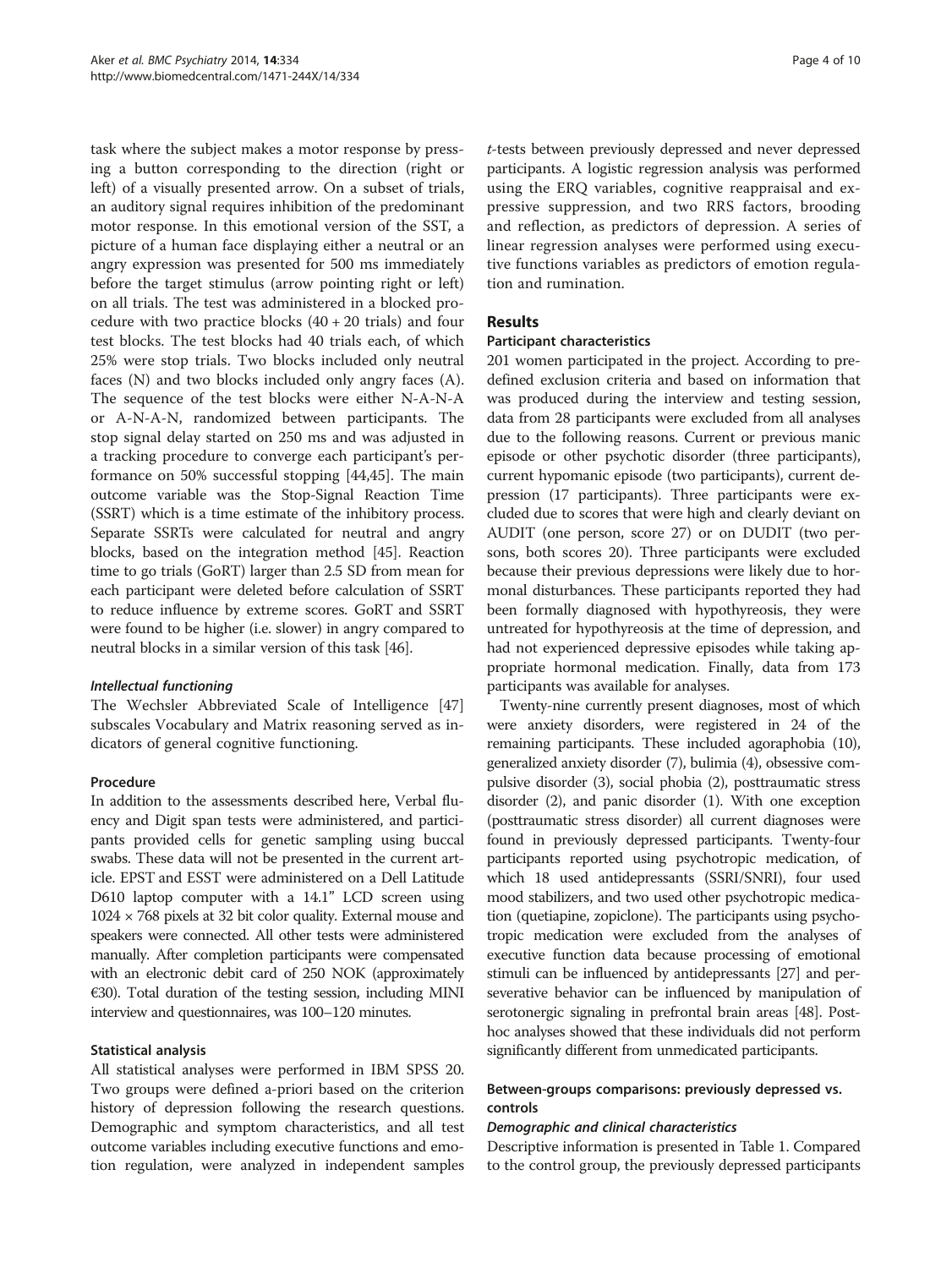<span id="page-4-0"></span>

| <b>Table 1 Participant characteristics</b> |  |
|--------------------------------------------|--|
|--------------------------------------------|--|

|                                   | All <sup>a</sup>      |      |                              |      |         |      |                       | Without psychotropic medication |                        |      |         |      |
|-----------------------------------|-----------------------|------|------------------------------|------|---------|------|-----------------------|---------------------------------|------------------------|------|---------|------|
|                                   | Controls ( $n = 64$ ) |      | Prev. depr. $^{b}$ (n = 109) |      |         |      | Controls ( $n = 62$ ) |                                 | Prev. depr. $(n = 85)$ |      |         |      |
|                                   | м                     | SD   | М                            | SD   |         | p    | м                     | SD                              | М                      | SD   | t       | р    |
| Age                               | 37.1                  | 12.3 | 37.5                         | 11.3 | $-.17$  | .863 | 37.2                  | 12.1                            | 38.2                   | 11.6 | $-.51$  | .611 |
| Education (years)                 | 16.7                  | 2.5  | 16.3                         | 2.3  | 1.11    | .268 | 16.8                  | 2.5                             | 16.4                   | 2.3  | .88     | .378 |
| Vocabulary <sup>c</sup> (T-score) | 61.5                  | 6.5  | 60.4                         | 6.1  | .98     | .329 | 61.6                  | 6.6                             | 60.2                   | 6.6  | 1.20    | .231 |
| Matrix (T-score)                  | 58.5                  | 5.5  | 57.5                         | 6.3  | .97     | .333 | 58.5                  | 5.6                             | 57.6                   | 6.2  | .92     | .358 |
| BDI-II                            | 4.3                   | 5.2  | 10.9                         | 7.9  | $-6.60$ | .000 | 4.0                   | 4.8                             | 10.1                   | 7.9  | $-5.76$ | .000 |
| BAI                               | 3.2                   | 4.1  | 5.6                          | 5.0  | $-3.46$ | .001 | 2.9                   | 3.8                             | 5.6                    | 4.9  | $-3.66$ | .000 |
| Recurrent depr.                   |                       |      | 62%                          |      |         |      |                       |                                 | 60%                    |      |         |      |

<sup>a</sup>All participants were female.

<sup>b</sup>Prev. depr. = Previous depression.

c Some participants did not complete Vocabulary, primarily because it was not administered to those whose first language was not Norwegian. On a few occasions Vocabulary was skipped because the participant got too tired or because of time constraints. Of the 173 participants in this sample, 151 completed Vocabulary.

reported more than double the symptom load as shown by BDI-II scores. They also reported significantly more anxiety symptoms. There were no differences between groups on age, education, general cognitive functioning, or alcohol and drug use.

#### Executive functions

Essential outcome data on executive functions are presented in Table 2. In summary there were no significant differences between groups on any of the executive functions measures.

Emotional picture sorting task Two participants did not perform the EPST due to technical issues. Three participants were excluded from analyses because their failure to complete any categories may indicate that these participants did not understand the instructions or chose to not follow the instructions. Furthermore, three scores on the main outcome variable Perseverative responses were excluded as outliers, exceeding 2.5 standard deviations above the mean. Across the remaining 139 participants, the mean number of trials to complete

#### Table 2 Executive functions

|                                                                                                                                                                                                                                           |  |  | Controls Prev. depr. t-test |                                 |  |  |     |  |  |
|-------------------------------------------------------------------------------------------------------------------------------------------------------------------------------------------------------------------------------------------|--|--|-----------------------------|---------------------------------|--|--|-----|--|--|
|                                                                                                                                                                                                                                           |  |  |                             | MSD MSD dft                     |  |  | p d |  |  |
| CWI <sup>a</sup> Inhibition   11.0   2.2   10.6   2.7   144   .82   .412   -.16                                                                                                                                                           |  |  |                             |                                 |  |  |     |  |  |
| CWI Inhibition/switching 10.5 2.5 10.2 2.5 145 .79 .431 -.12                                                                                                                                                                              |  |  |                             |                                 |  |  |     |  |  |
| SSRT <sup>b</sup> neutral                                                                                                                                                                                                                 |  |  |                             | 161 53 171 57 144 1.23 .262 .14 |  |  |     |  |  |
| SSRT angry                                                                                                                                                                                                                                |  |  |                             | 168 48 175 54 144 84 405 18     |  |  |     |  |  |
| EPST Perseverative resp. <sup>c</sup> 20.9 14.7 18.6 15.2 137 1.12 .266 -.16                                                                                                                                                              |  |  |                             |                                 |  |  |     |  |  |
| $\overline{a}$ and $\overline{a}$ is a contract of the contract of the contract of the contract of the contract of the contract of the contract of the contract of the contract of the contract of the contract of the contract of the co |  |  |                             |                                 |  |  |     |  |  |

<sup>a</sup>CWI = Color-Word Interference, scaled score of completion time.

<sup>b</sup>SSRT = Stop-Signal Reaction Time, reported in milliseconds.

EPST = Emotional Picture Sorting Task, Perseverative responses. M, SD, and Cohen's d based on actual values, t-test was performed with Log transformed values.

the task was 106.2 (SD 21.0), the mean of categories completed was 5.0 (SD 1.5); this performance was not significantly different between groups (ts <1.4,  $ps > .1$ ). The variable Perseverative responses was log transformed for analyses and was not significantly different between groups.

Stop signal task One person did not complete the SST due to a hearing impairment that affected her perception of the stop signal. Across all remaining 146 participants the mean percent successful stop for the neutral and angry conditions were 52% and 51%, mean go reaction times were 438 ms and 443 ms, respectively. There were no differences between groups on these variables (all ts <1.2, all  $ps > .2$ ). t-tests also showed no differences between groups on the main outcome variables SSRT neutral and SSRT angry (Table 2).

Color-word interference test Time to complete task was converted to scaled scores based on available norms [[37\]](#page-9-0). *t*-tests showed no differences between groups on CWI Inhibition and Inhibition/switching scaled scores.

Cognitive impairment has been reported to increase with number of depressive episodes [[49,50\]](#page-9-0). We made a post hoc decision to repeat the t-tests excluding participants with a history of only one episode, thus comparing the never depressed participants to participants that had two or more previous episodes of depression  $(n = 51)$ . This procedure did not influence the group means, tvalues or p-values in any noticeable way.

#### Emotion regulation and rumination

Sum scores for the rumination factors reflection and brooding were calculated based on the factor items identified by W Treynor, R Gonzalez and S Nolen-Hoeksema [[35\]](#page-9-0), each factor score comprising five item scores. Sum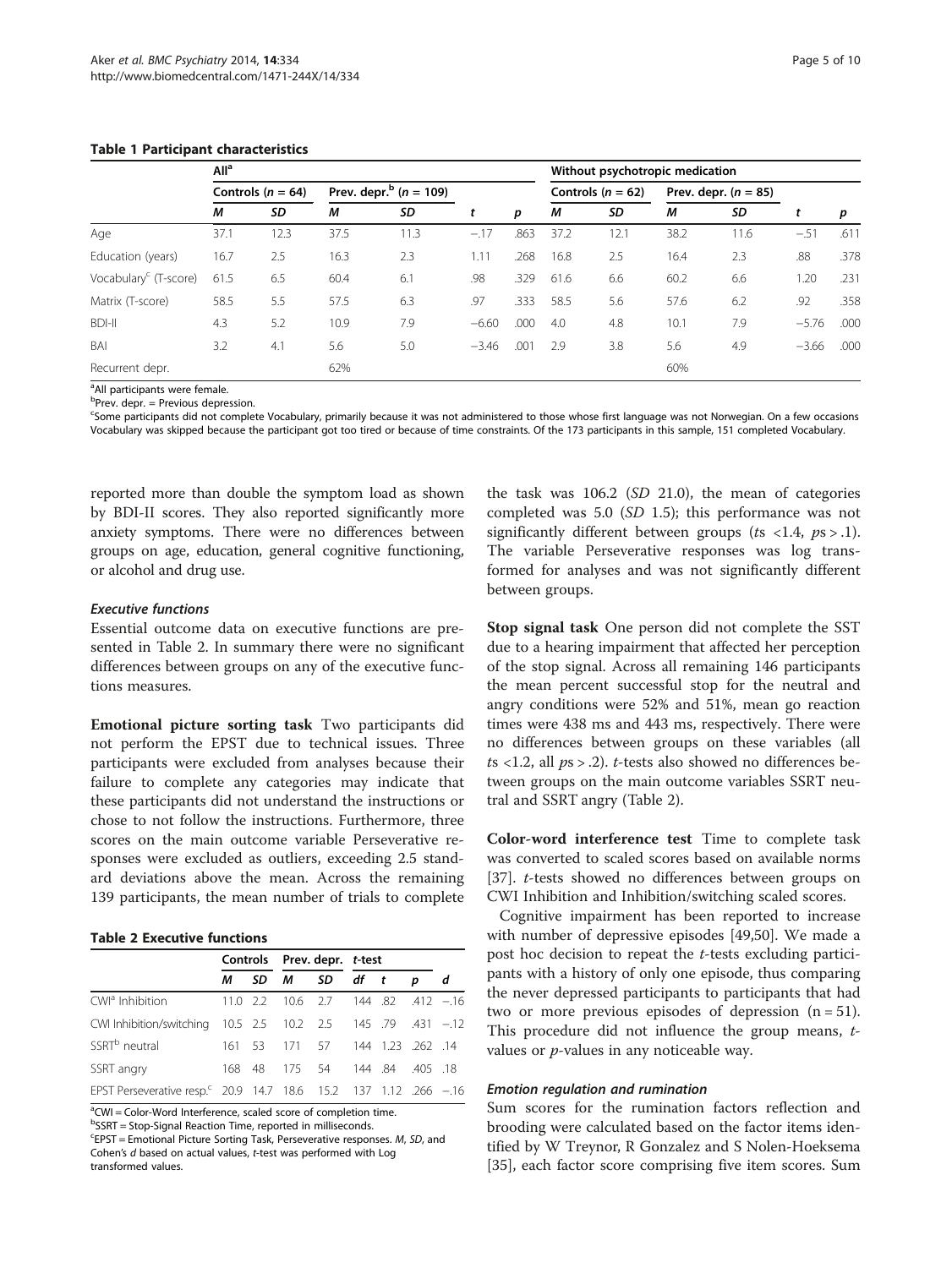scores for the emotion regulation strategies cognitive reappraisal and expressive suppression were calculated from six and four item scores, respectively [\[36\]](#page-9-0). t-tests confirmed statistically significant differences on all four variables, see Table 3. Previously depressed participants reported more reflection, brooding and expressive suppression, and less cognitive reappraisal.

A logistic regression analysis was performed for further investigation of the ability of ERQ and RRS variables to predict history of depression. The model containing cognitive reappraisal, expressive suppression, brooding and reflection as predictor variables and history of depression as outcome variable was statistically significant, χ2 (4,  $N = 173$  = 56.90, p < .001, indicating that the model was able to predict which individuals had experienced clinical depression. The model explained between 28.2% (Cox & Snell R Square) and 38.4% (Nagelkerke R Square) of the variance in experienced depression, and correctly classified 75% of the cases. As shown in Table [4](#page-6-0), brooding was the strongest predictor of previous depression, followed by reflection and expressive suppression. Reappraisal did not significantly contribute to the explanatory power of the logistic regression model.

Our second objective was to investigate the relationships between executive functions and emotion regulation. Data from traditional and emotional EF tests were entered as predictors in linear regression models with cognitive reappraisal, brooding and reflection as outcome variables. As shown in Table [5](#page-6-0) none of the executive functions models significantly predicted cognitive reappraisal, brooding or reflection.

# **Discussion**

The previously depressed participants matched neverdepressed individuals on all neutral and emotional executive functions tasks. The previously depressed individuals reported that they more often respond to negative emotion with rumination and suppression and more rarely with reappraisal. A logistic regression model including all four factors of rumination and emotion regulation indicated that brooding, reflection, and suppression, but not reappraisal, predicted previous depression. The latter

Table 3 Emotion regulation and rumination

finding coincides with a proposition stating that the use of maladaptive strategies may be more important to psychopathology than the non-use of adaptive strategies [\[51\]](#page-9-0).

The absence of differences in executive performance between groups was unexpected and calls for a closer inspection. All participants in the current study were carefully assessed for current and previous depression and most other common mental health disorders, and categorized according to history of depression. Marked differences on current depressive and anxiety symptoms as reflected by Beck scales is a further indication of the clinically different characteristics of the groups. We were able to match the groups and avoid potential confounds in age, education, and general cognitive abilities. For the analyses of executive functions we also excluded individuals who were taking psychotropic medication. Whereas executive function, as indicated by the color-word interference test, is only marginally above the general population mean in both our participant groups, education is high and estimated IQ is approximately one standard deviation above the population mean. Although this prevents generalization to subgroups with low education and IQ, it is a strength of this study that the patient and control groups are highly similar in education and general cognitive abilities. Many studies of cognitive correlates of depression include severely impaired inpatients who tend to have high comorbidity, including alcohol or drug abuse, somatic health problems, and lower education. Such comorbidities complicate interpretation of results. Our results indicate that, on group level, previously depressed participants with relatively high education and IQ, and low comorbidity, are unimpaired in both neutral and emotional EF tasks. An alternative interpretation is that our groups were different in executive function, but that the tasks used in this study were not sensitive to the differences. This is an unlikely explanation for the Stroop task, which has been shown to differentiate between euthymic MDD participants and controls [\[8](#page-8-0)]. In contrast, this explanation cannot be ruled out for the emotional EF tasks, which were new modifications of established EF paradigms. However, the effect sizes are similarly small for Stroop and the other

|                        | <b>Controls</b> |     | Prev. depr. |      | t-test           |          |      |        |
|------------------------|-----------------|-----|-------------|------|------------------|----------|------|--------|
|                        | М               | SD  | М           | SD   | df               |          | p    |        |
| Cognitive reappraisal  | 30.6            | 6.5 | 28.1        | 6.8  | 171              | $-2.49$  | .014 | $-.37$ |
| Expressive suppression | 11.1            | 3.9 | 12.9        | 4.8  | 171              | 2.37     | .019 | .39    |
| Rumination full scale  | 35.5            | 8.9 | 53.6        | 11.7 | $165^a$          | $-10.63$ | .000 | 1.31   |
| <b>Brooding</b>        | 8.0             | 2.6 | 11.6        | 3.5  | 162 <sup>b</sup> | $-7.80$  | .000 | .99    |
| Reflection             | 9.1             | 3.5 | 11.8        | 3.4  | 171              | $-5.07$  | .000 | .74    |

<sup>a</sup>Six cases were excluded due to missing item values.

<sup>b</sup>One case was excluded due to missing item values. Equal variances not assumed.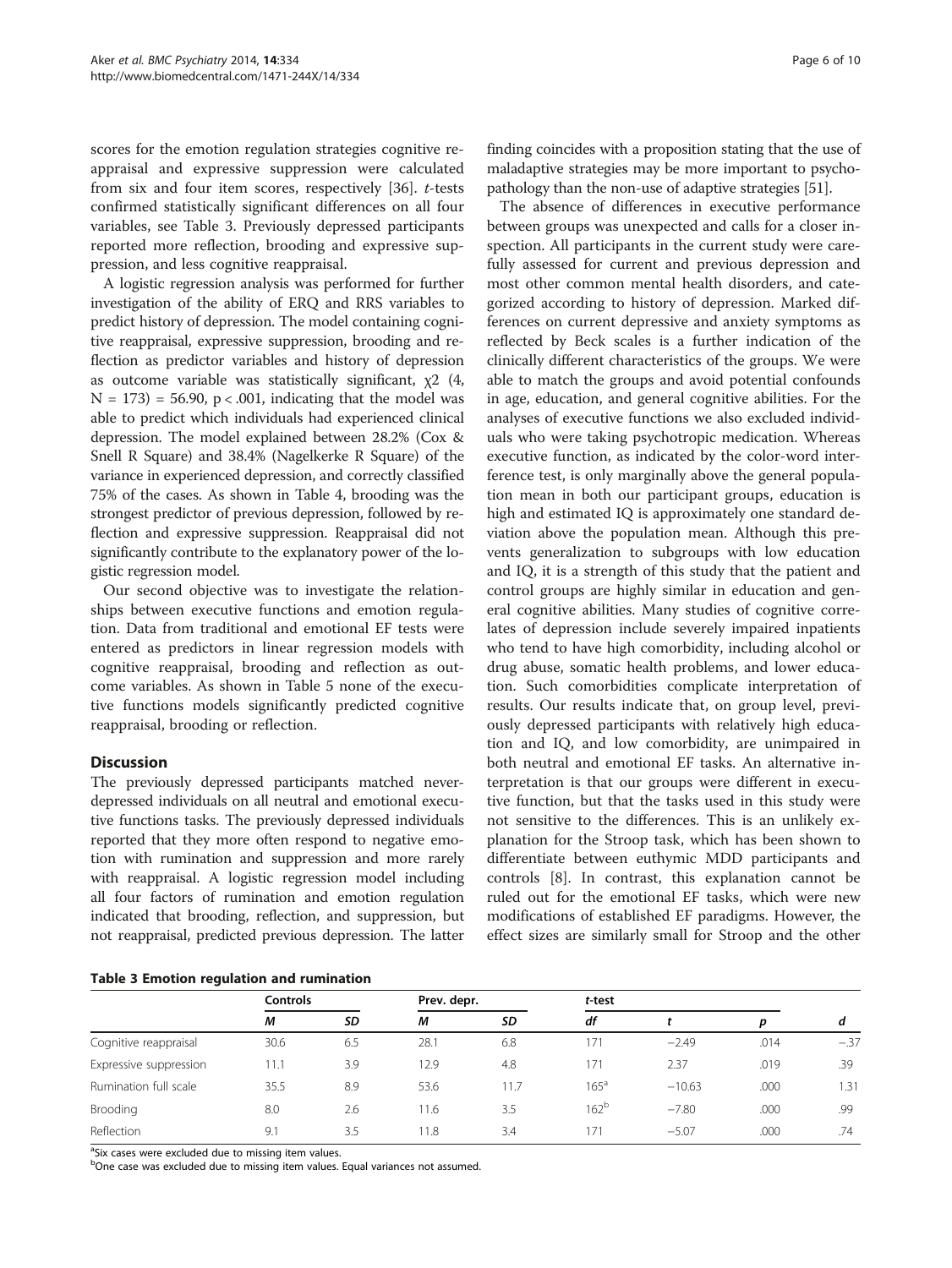|                   | В       | S.E. | Wald  | df | p    | Odds ratio | 95% C.I. for Odds ratio |       |
|-------------------|---------|------|-------|----|------|------------|-------------------------|-------|
|                   |         |      |       |    |      |            | Lower                   | Upper |
| Cogn. Reappraisal | $-.02$  | .03  | .24   |    | .623 | .98        | .92                     | 1.05  |
| Exp. Suppression  | .09     | .05  | 3.92  |    | .048 | 1.10       | 1.00                    | 1.20  |
| Brooding          | .30     | .07  | 18.53 |    | .000 | 35،        | 1.18                    | 1.55  |
| Reflection        | .15     | .06  | 6.14  |    | .013 | 1.16       | 1.03                    | 1.31  |
| Constant          | $-4.53$ | . 48 | 9.40  |    | .002 | .01        |                         |       |

<span id="page-6-0"></span>Table 4 Logistic regression: predicting likelihood of previous depression

executive tasks in our study. We therefore believe that the absence of significant differences between the groups on the executive tasks reflects the true state of our participants, at least in terms of non-emotional executive functioning. But the intensity of emotional stimuli in our tasks may have been too low to induce a significant effect. A comparison of stop-signal reaction time for the conditions neutral and angry suggests that the emotional effect was small.

Consistent with previous research we found more trait rumination among the previously depressed individuals [[15](#page-8-0)[,52](#page-9-0)]. Thus, correlational data suggests that both brooding and reflection may have negative effects on mood and depression risk. Reflection was initially described as an adaptive form of rumination [\[35\]](#page-9-0), and this proposition gained some further support [[53\]](#page-9-0), although J Joormann, DE Nee, MG Berman, J Jonides and IH Gotlib [\[54\]](#page-9-0) found that more reflection (but not brooding) was associated with working memory interference. Correlational data cannot rule out non-causal explanations, e.g. that reflection does not in itself confer depression risk but is an attempt to cope with the noxious effects of brooding. However, a meta-analysis indicates that both factors are related to symptoms of depression, although the association is stronger for brooding [\[55\]](#page-9-0). Whether reflection leads to increased depressive symptoms depends on the interaction with other coping strategies [[56](#page-9-0)]. Importantly, in a prospective study, I Demeyer, E De Lissnyder, EH Koster and R De Raedt [[57](#page-9-0)] found that impaired cognitive control for emotional information influenced depressive symptoms one year later, and that this was fully mediated by rumination.

Contrary to some other studies we found more suppression and less reappraisal in the previously depressed group, and inclusion criteria may explain the differences. Whereas T Ehring, B Tuschen-Caffier, J Schnülle, S Fischer and JJ Gross [[18\]](#page-8-0) included only participants whose BDI score was smaller than 10, and J Joormann and IH Gotlib [[15\]](#page-8-0) used specified criteria to ensure full remission, we included participants who were currently not depressed according to diagnostic criteria, regardless of their current BDI scores or sub-clinical symptoms. Depending on the research question, excluding participants with negative emotions from studies of emotion

|         | <b>Predictors</b>        | Dependent             | $R^2$ | df    | F    | p    |  |
|---------|--------------------------|-----------------------|-------|-------|------|------|--|
| Model 1 | CWI Inhibition           | Cognitive reappraisal | .021  | 2,143 | 1.15 | .223 |  |
|         | CWI Inhibition/switching |                       |       |       |      |      |  |
| Model 2 | CWI Inhibition           | Brooding              | .031  | 2,143 | 2.32 | .102 |  |
|         | CWI Inhibition/switching |                       |       |       |      |      |  |
| Model 3 | CWI Inhibition           | Reflection            | .007  | 2,143 | .50  | .606 |  |
|         | CWI Inhibition/switching |                       |       |       |      |      |  |
| Model 4 | Log Persev. responses    | Cognitive reappraisal | .024  | 3,140 | 1.15 | .332 |  |
|         | SSRT neutral             |                       |       |       |      |      |  |
|         | SSRT angry               |                       |       |       |      |      |  |
| Model 5 | Log Persev. responses    | Brooding              | .031  | 3,140 | 1.50 | .217 |  |
|         | SSRT neutral             |                       |       |       |      |      |  |
|         | SSRT angry               |                       |       |       |      |      |  |
| Model 6 | Log Persev. responses    | Reflection            | .016  | 3,140 | .77  | .511 |  |
|         | SSRT neutral             |                       |       |       |      |      |  |
|         | SSRT angry               |                       |       |       |      |      |  |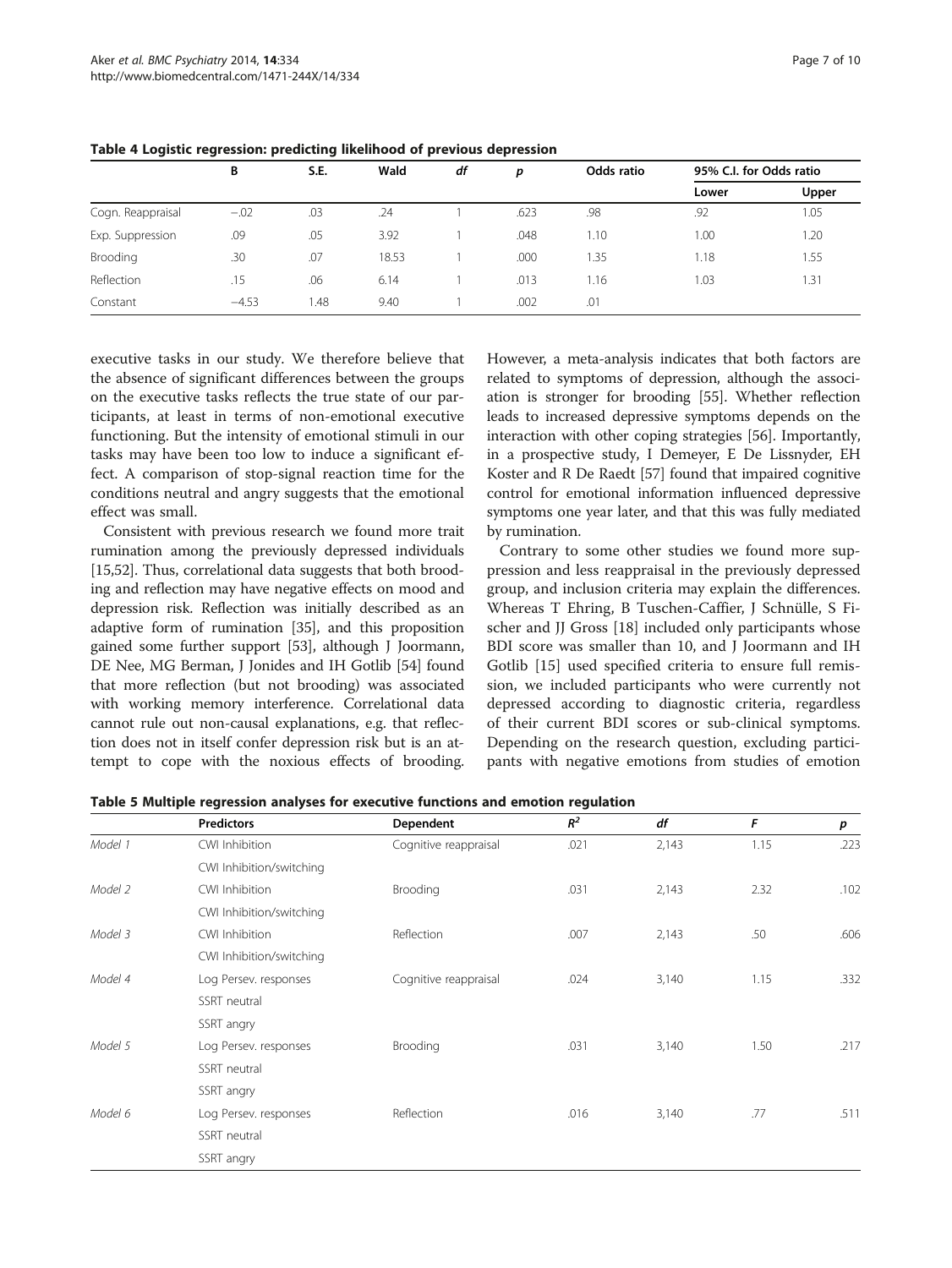regulation may imply excluding an important part of the topic. Emotion regulation tendencies are relatively stable [[58\]](#page-9-0) whereas mood and symptoms of depression naturally vary with time within individuals. By definition the purpose of emotion regulation is to influence emotion, and our rationale for studying emotion regulation is that it may, over time, influence psychological well-being. Given that individual differences in emotion regulation makes some individuals more vulnerable to depression [[12,15\]](#page-8-0) it can be expected that differences in emotion regulation may lead to differences in symptoms as reflected by BDI scores. In this context, strict inclusion criteria based on BDI or similar symptom assessments may eliminate important natural variance in the phenomena that are studied.

Executive performance did not significantly predict cognitive reappraisal or rumination. The CWI scaled scores show that executive performance is slightly above the general population average in this sample. The absence of executive dysfunction may explain why executive function was unrelated to rumination and reappraisal, and does not exclude the possibility of such correlations in samples with executive dysfunction. Another possible explanation relates to the complexity of executive processes. Inhibition is not strictly a unitary construct: inhibition of external distractors, internal distractors, and prepotent responses are partially separable components [\[29,59\]](#page-9-0). Both Stop-Signal and Stroop have been classified as response inhibition tasks [[29,59](#page-9-0)]. In our understanding the involvement of inhibitory subcomponents is rather uncertain for the Stroop task, which may also rely on inhibition of cognitively prepotent irrelevant information. Different aspects of inhibition are likely to contribute differentially to the control of rumination and reappraisal, and the observed correlations will depend on the choice of tasks. J Joormann and IH Gotlib [[15](#page-8-0)] used a Negative Affective Priming tasks to show that reduced inhibition of negative material was associated with less use of reappraisal and more use of suppression in currently depressed, previously depressed, and never depressed participants. Reduced inhibition of negative material was associated with increased rumination only in currently depressed participants [[15](#page-8-0)]. However, the use of negative priming to indicate inhibitory control is controversial.

The fact that we used non-verbal material in the emotional tasks is another possible explanation, as previous studies have indicated that rumination may be associated with performance in tasks using verbal [\[22](#page-8-0)], but not facial [\[26](#page-8-0)], stimuli in depressed participants. It is also a reasonable assumption that rumination is primarily a verbal process [\[26](#page-8-0)[,54](#page-9-0)] and that it consequently should be closer related to performance in verbal, as opposed to non-verbal, tasks. On the other hand, the visual perception of facial expressions is deeply rooted in humans by evolution and not dependent on language or reading

skills. Faces are also relevant in the current context because depression seems to be characterized by a disruption in the interpersonal domain [[60](#page-9-0)]. Furthermore, executive functions are typically defined as general highlevel control mechanisms that operate on various other processes [\[61,62](#page-9-0)]. In this perspective, the contribution from executive inhibitory mechanisms should be the same regardless of whether the task is presented with words or faces, and variance in performance between verbal and non-verbal tasks must be attributed to nonexecutive processes.

The majority of our previously depressed participants had received cognitively oriented psychotherapy, and we cannot rule out the possibility that this may have had some impact on our main outcome variables. Cognitive therapy for depression will typically attempt to promote antecedent-focused emotion regulation, including reappraisal, and reduce depressive rumination, and may possibly also change executive performance [\[63\]](#page-9-0). However, based on the observation that our previously depressed participants are clearly different from controls on rumination and emotion regulation we find it unlikely that initial executive impairments in at-risk individuals have been eliminated by psychotherapy in the current sample.

#### Limitations and future directions

This study included only female participants. Participant gender has previously proven to not affect executive functions in remitted MDD compared to controls [\[8](#page-8-0)], so including male participants would most likely not influence this aspect of our results. By contrast, the observed group differences in rumination and emotion regulation cannot necessarily be generalized to male populations because men and women process emotional events differently [\[64](#page-9-0)]. Men and women use partially different strategies to cope with emotional distress in everyday life [[65-67](#page-9-0)], and the relation between rumination and depression is stronger in women [\[55](#page-9-0)]. According to Thayer and colleagues, women rely more heavily on inhibitory processes for normal social and emotional functioning, and perseverative thinking and rumination may partly be caused by deficient inhibition [[66\]](#page-9-0). Different aspects of inhibition and their relation to emotion regulation and rumination in men, both in remission from depression and in never-depressed controls, require attention in future studies.

The correlational nature of our data calls for cautious interpretation, but there is reason to trust the proposition that the differences in rumination and emotion regulation constitute vulnerability to depression in our sample. According to a meta-study, the relationship between rumination and depression is equivalent in longitudinal and cross-sectional data [[55\]](#page-9-0).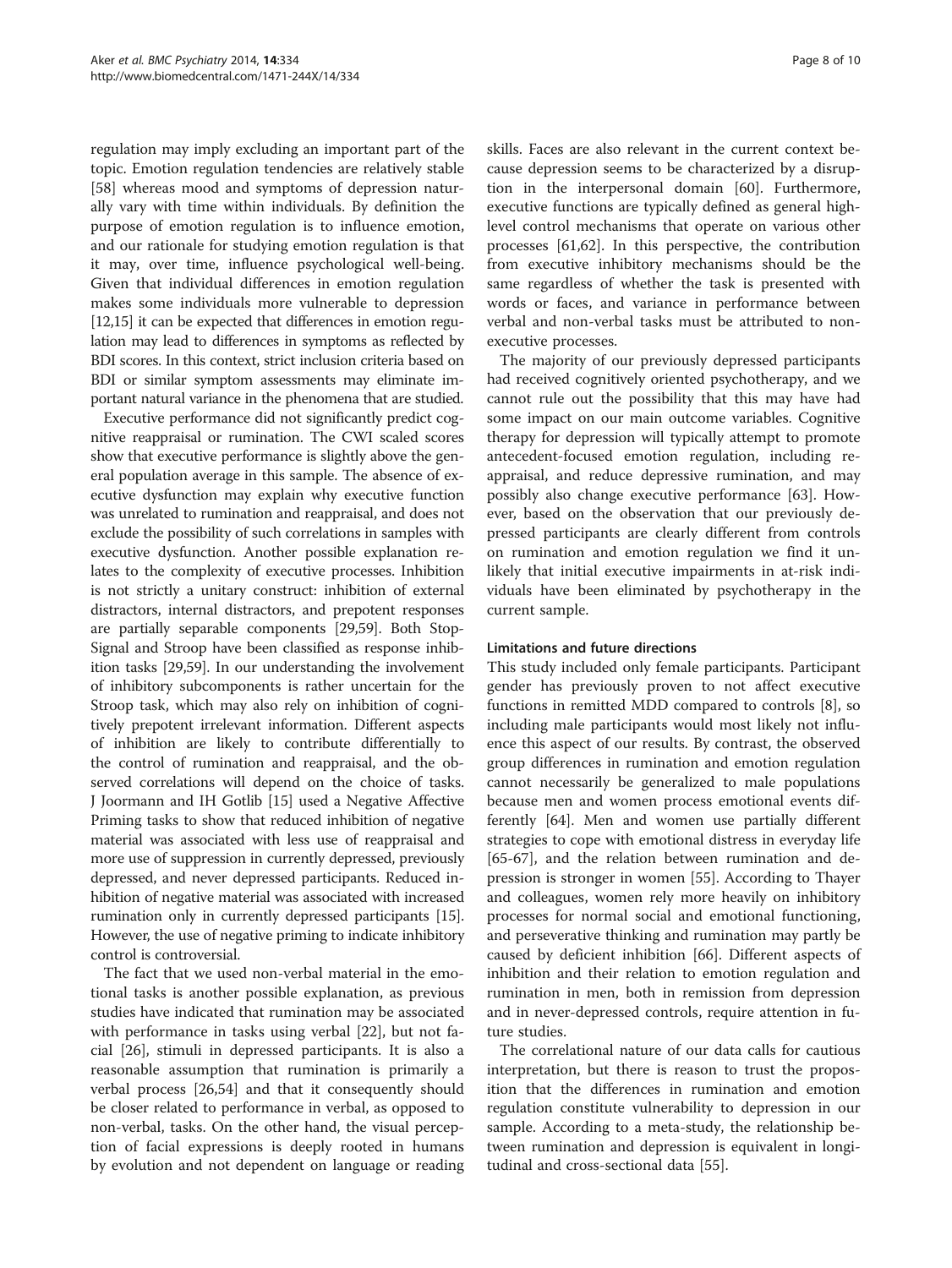<span id="page-8-0"></span>Stronger neural activation may in some instances compensate for the impaired performance otherwise associated with trait rumination. In an fMRI study of healthy, never-depressed individuals, M-A Vanderhasselt, S Kuhn and R De Raedt [\[68](#page-9-0)] found that brooding was associated with increased activation in right dorsolateral prefrontal cortex when successfully disengaging from negative material. This indicates that healthy high-brooders need more attentional control to disengage from negative information [[68](#page-9-0)]. BCY Lo, S Lau, S-h Cheung and NB Allen [[69](#page-9-0)] found increased late positive potential on medial scalp sites (Fz, Cz and Pz electrodes) among high ruminators when shifting between emotional material while in an induced sad mood state. An interesting continuation of the current research would be to use ERP data to investigate whether increased activation may explain why the previously depressed perform similar to control participants on executive tasks.

# Conclusions

The previously depressed participants did not exhibit impaired executive functions as compared to never depressed subjects, but they more often respond to negative emotion with rumination and suppression and more rarely with reappraisal. Trait rumination is not related to executive functions in this population, which indicates that rumination may be targeted directly in preventive interventions.

#### Abbreviations

EF: Executive functions; AUDIT: Alcohol Use Disorder Identification Test; DUDIT: Drug Use Disorders Identification Test; CWI: Color-Word Interference test; ESST: Emotional Stop-Signal Task; EPST: Emotional Picture Sorting Task; ERQ: Emotion Regulation Questionnaire; RRS: Ruminative responses scale.

#### Competing interests

Author MA: Declares no competing interest. Author CH: Consultancy fees received from Lundbeck, p1vital and Servier. Directorship and shareholder of Oxford Psychologists Ltd. Author NIL: Declares no competing interest.

#### Authors' contributions

MA participated in study design, collected the data, performed the analyses, and drafted the manuscript. CH participated in data interpretation and manuscript preparation. NIL participated in study design, data interpretation and manuscript preparation. All authors read and approved the final manuscript.

#### Acknowledgements

This study was financed entirely by the Department of Psychology, University of Oslo. The authors wish to thank Brage Kraft Breivik and Kristin Liltved Grønsberg for contributing to data collection, Jöel Billieux for providing the ESST, and Tore Stiles for advice on diagnostic issues.

#### Author details

<sup>1</sup>Clinical Neuroscience Research Group, Department of Psychology, Psykologisk institutt, University of Oslo, PO box 1094, Blindern, Oslo 0317, Norway. <sup>2</sup>Department of Psychiatry, Warneford Hospital, University of Oxford, Oxford OX3 7JX, UK.

#### Received: 15 August 2014 Accepted: 12 November 2014 Published online: 27 November 2014

#### References

- 1. American Psychiatric Association: Diagnostic and Statistical Manual of Mental Disorders, 4th Edition, Text Revision. Washington, DC: American Psychiatric Association; 2000.
- 2. Kessler RC, Berglund P, Demler O, Jin R, Merikangas K, Walters EE: Lifetime prevalence and age-of-onset distributions of DSM-IV disorders in the National Comorbidity Survey Replication. Arch Gen Psychiatry 2005, 62:593–602.
- 3. Solomon DA, Keller MB, Leon AC, Mueller TI, Lavori PW, Shea M, Coryell W, Warshaw M, Turvey C, Maser JD, Endicott J: Multiple recurrences of major depressive disorder. Am J Psychiatry 2000, 157:229-233.
- 4. Boland RJ, Keller MB: Course and outcome of depression. In Handbook of Depression. 2nd edition. Edited by Gotlib IH, Hammen CL. New York: Guilford; 2009:23–43.
- 5. National Institute for Health and Clinical Excellence: Depression in adults: the treatment and management of depression in adults. United Kingdom: National Health Service; 2009.
- 6. Snyder HR: Major depressive disorder is associated with broad impairments on neuropsychological measures of executive function: a meta-analysis and review. Psychol Bull 2013, 139:81–132.
- 7. Wagner S, Doering B, Helmreich I, Lieb K, Tadic A: A meta-analysis of executive dysfunctions in unipolar major depressive disorder without psychotic symptoms and their changes during antidepressant treatment. Acta Psychiatr Scand 2012, 125:281–292.
- 8. Bora E, Harrison BJ, Yücel M, Pantelis C: Cognitive impairment in euthymic major depressive disorder: a meta-analysis. Psychol Med 2013, 43:2017–2026.
- 9. Hasselbalch BJ, Knorr U, Kessing LV: Cognitive impairment in the remitted state of unipolar depressive disorder: a systematic review. J Affect Disord 2011, 134:20–31.
- 10. Bradley BP, Mogg K, Lee SC: Attentional biases for negative information in induced and naturally occurring dysphoria. Behav Res Ther 1997, 35:911–927.
- 11. Williams J, Mathews A, MacLeod C: The emotional Stroop task and psychopathology. Psychol Bull 1996, 120(1):3–24.
- 12. De Lissnyder E, Koster EH, Derakshan N, De Raedt R: The association between depressive symptoms and executive control impairments in response to emotional and non-emotional information. Cogn Emot 2010, 24:264–280.
- 13. Peckham AD, McHugh R, Otto MW: A meta-analysis of the magnitude of biased attention in depression. Depress Anxiety 2010, 27:1135–1142.
- 14. Vanderhasselt M-A, De Raedt R, Dillon DG, Dutra SJ, Brooks N, Pizzagalli DA: Decreased cognitive control in response to negative information in patients with remitted depression: an event-related potential study. J Psychiatry Neurosci 2012, 37:250-258.
- 15. Joormann J, Gotlib IH: Emotion regulation in depression: relation to cognitive inhibition. Cogn Emot 2010, 24:281–298.
- 16. Nolen-Hoeksema S: Responses to depression and their effects on the duration of depressive episodes. J Abnorm Psychol 1991, 100:569-582.
- 17. Ehring T, Fischer S, Schnülle J, Bosterling A, Tuschen-Caffier B: Characteristics of emotion regulation in recovered depressed versus never depressed individuals. Person Indiv Diff 2008, 44:1574–1584.
- 18. Ehring T, Tuschen-Caffier B, Schnülle J, Fischer S, Gross JJ: **Emotion regulation** and vulnerability to depression: spontaneous versus instructed use of emotion suppression and reappraisal. Emotion 2010, 10:563–572.
- 19. Holden C: Sex and the suffering brain. Science 2005, 308:1574-1577.
- 20. Nolen-Hoeksema S, Wisco BE, Lyubomirsky S: Rethinking rumination. Perspect Psychol Sci 2008, 3:400–424.
- 21. Jose PE, Brown I: When does the gender difference in rumination begin? gender and age differences in the use of rumination by adolescents. J Youth Adolesc 2008, 37:180–192.
- 22. Joormann J, Gotlib IH: Updating the contents of working memory in depression: interference from irrelevant negative material. J Abnorm Psychol 2008, 117:182–192.
- 23. Philippot P, Brutoux F: Induced rumination dampens executive processes in dysphoric young adults. J Behav Ther Exp Psych 2008, 39:219-227.
- 24. Watkins E, Brown R: Rumination and executive function in depression: an experimental study. J Neurol Neurosurg Psychiatry 2002, 72:400-402.
- 25. Whitmer AJ, Gotlib IH: Switching and backward inhibition in major depressive disorder: the role of rumination. J Abnorm Psychol 2012, 121:570–578.
- 26. Goeleven E, De Raedt R, Baert S, Koster EH: Deficient inhibition of emotional information in depression. J Affect Disord 2006, 93:149-157.